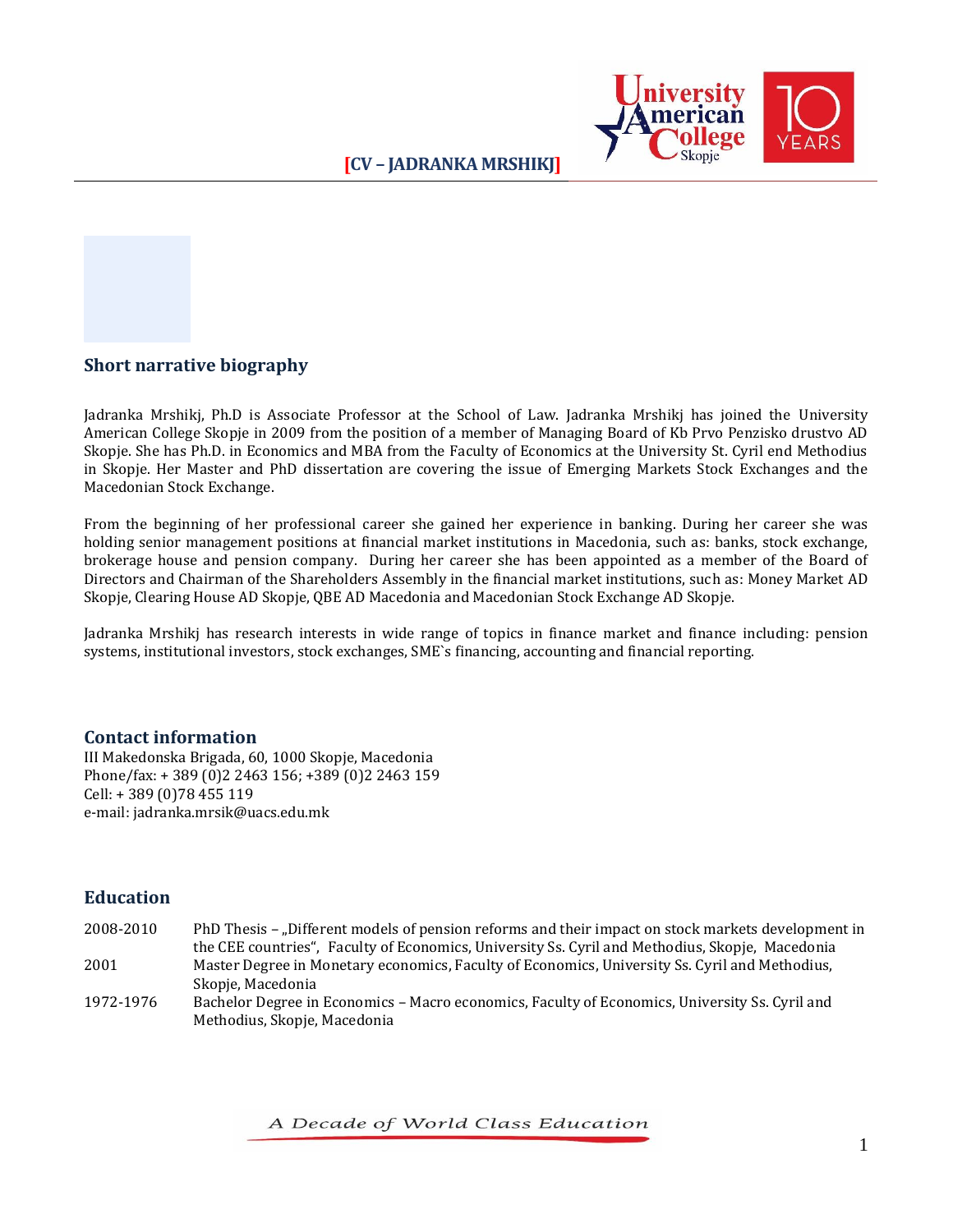# **[CV – JADRANKA MRSHIKJ]**



# **Training**

2014 Vocational Educational Training and Inclusive Education in the Western Balkans. London School of Economics and UACS. Skopje

- 2014 RESITA Network, Case writing workshop and Annual Meeting for the program. Tirana , 11-13 September
- 2014 RESITA Network, Case writing workshop and Annual Meeting for the program, Kavadarci and Skopje,
- 2014 Examination in English at Level 4. London Institute of English
- 2014 UACS Research seminar in statistics
- 2012 RESITA Network , Research workshop, Zenica. June, 2012
- 2012 Leadership and communication training UACS, November, 2012
- 2011 European Entrepreneurship Colloquium, EFER, Participant centered learning training (PCL), Warsaw, July
- 2011 Class preparation training at Socializing seminar at UACS, September and June 2011
- 2011 How to use Cases training at Participative Learning training for MBA at UACS, June
- 2011 "Get involved IV" UACS team building seminar, Ohrid, April

#### **Working Experiences (academic, research, other)**

| October $2015 -$<br>present              | Associate professor at University American College Skopje                                |
|------------------------------------------|------------------------------------------------------------------------------------------|
| 2014-15                                  | Lecturer on the MSEC training of brokers and financial advisories                        |
| October 2013<br>$\sim$                   | Assistant professor at University American College Skopje                                |
| September 2015                           |                                                                                          |
| September 2011 -                         | Dean of School of Law at University American College Skopje                              |
| September 2013                           |                                                                                          |
| February 2011 -                          | Assistant professor at University American College Skopje                                |
| August 2011                              |                                                                                          |
| 2010<br>July<br>$\blacksquare$           | Assistant Lecturer at University American College Skopje                                 |
| January 2011                             |                                                                                          |
| October 2009<br>$\overline{\phantom{a}}$ | Advisory at Info Group DOO Skopje, Macedonia                                             |
| <b>Iune 2010</b>                         |                                                                                          |
| June 2005 –                              | General Manager and president and member of Management board in KB Prvo Penzisko Drustvo |
| May 2009                                 | AD Skopje                                                                                |
| $1997 - 2005$                            | Head of Treasury Division in Komercijalna banka AD Skopje                                |
| 1995 - 1997                              | Head of Securities Trading Division in Macedonian Stock Exchange                         |

A Decade of World Class Education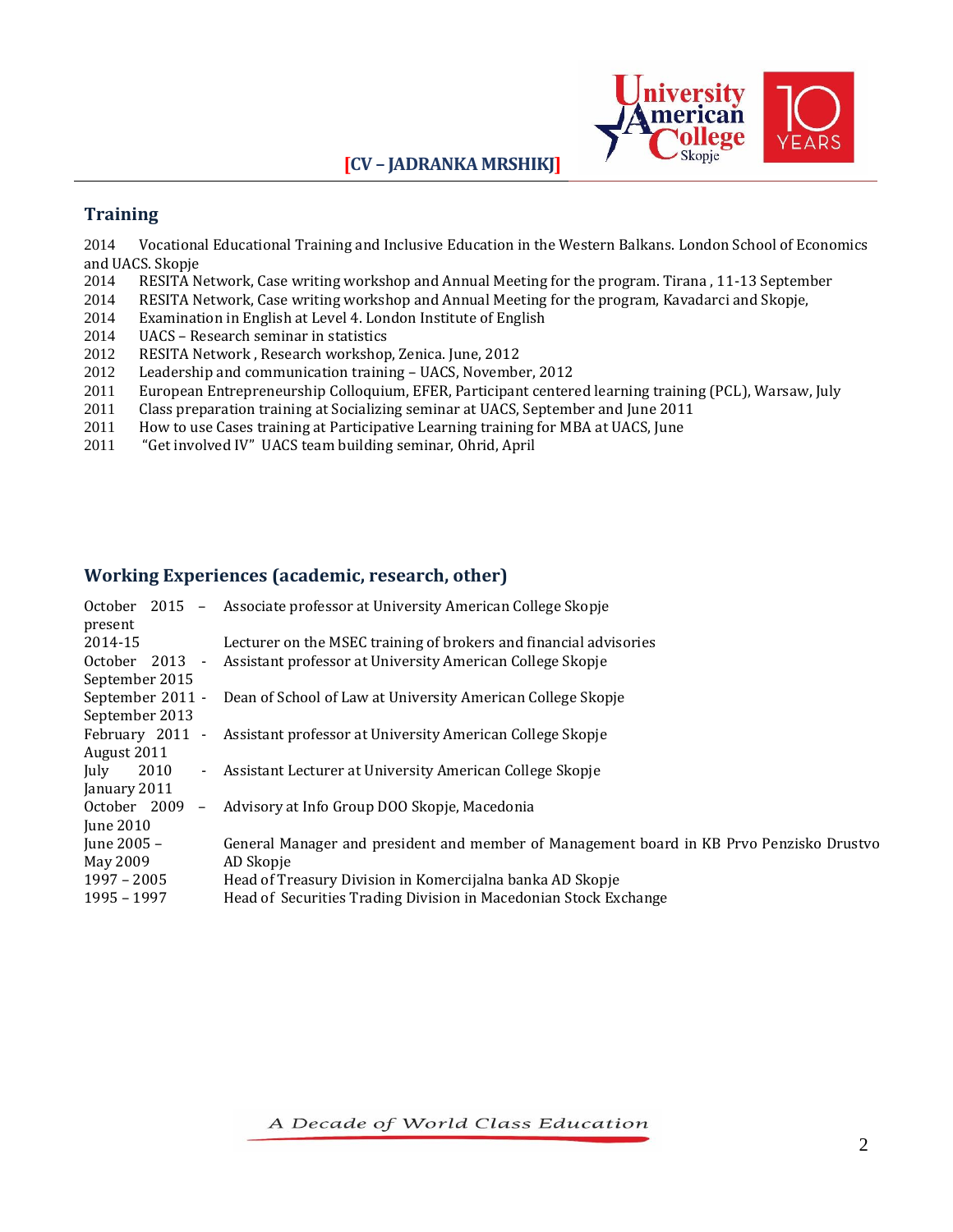

#### **[CV – JADRANKA MRSHIKJ]**

#### **Memberships in professional associations**

| 2016 | Member of Auditing Comitee of Stopanska Banka AD Skopje |  |
|------|---------------------------------------------------------|--|
|------|---------------------------------------------------------|--|

- 2015 2015 Member of The Program Committee of the XVII Symposium of the Accounting Association of the Republic of Macedonia
- 2014 Member of The Program Committee of the XVII Symposium of the Accounting Association of the Republic of Macedonia
- 2013 Member of The Program Committee of the XVII Symposium of the Accounting Association of the Republic of Macedonia
- 2012 Member of The Program Committee of the XVII Symposium of the Accounting Association of the Republic of Macedonia

#### **Recent conferences**

- 11/2015 Mrsik J., Kostovski N., "Предности и недостатоци на сметководството како регулирана професија: Компаративна студија". Paper presented on XVII International Simpozium of Association of accountants of RM, Struga, October
- 06/2015 Tomovska Misovska A., Dimitrova M., Mrsik J. "Drivers of entrepreneurial intentions among business students in Macedonia". Paper presented on the 7th International Scientific Conference European Union Future Perspectives: "Innovation, Entrepreneurship and Economic Policy". By Juraj Dobrila University of Pula and Istrian Development Agency"
- 05/2015 Kostovski N., Mrsik J. "Green Accounting" Link between Economy and Environmental Protection. University of Belgrade, Technical Faculty in Bor, Management Department. Book of proceedings of 11th International May Conference on Strategic Management, pp.560-567. ISBN: 978-86-6305-030-3
- 05/2014 Tomovska Misovska A., Dimitrova M., Mrsik J. Entrepreneurial Intentions Among Macedonian Students: What education got with it? LSEE Research Network on Social Cohesion in SEE Workshopon "Vocational Educational Training and Inclusive Education in the Western Balkans".
- 05/2014 Mrsik J., Kostovski N. Does the adoption of International Financial Reporting Standards provide commensurate benefits to prospective European Union countries? 9th UACS Conference, pp. 317-332. ISBN 978-608-4607-31-1 978-608-4607-31-1
- 05/2014 Mrsik J., Andonov M., Cavdar K. Regulation of Licensed Industries in small Economies: Limiting the Number of Participants or Encouraging Competition for Better Service Quality". 9th UACS Conference, pp. 343-354. ISBN 978-608-4607-31-1
- 10/2014 Kostovski N, Mrsik J. Accounting Education for Enabling Offshore Accounting Services in Developing Countries. Zbornik na trudovi, Sojuz na smetkovoditeli na RM, Struga, 2014 p. 22-31. ISBN 978-9989-747- 33-5
- 05/2013 Delova Jolevska E., Mrsik J., Jankoski B. Assessing the Challenges to the Single European Banking Supervision. UACS Eight annual international conference of European integration, Skopje. pp. 261-274. ISBN 978-608-4607-28-1
- 05/2013 Lazarevski D., Mrsik J. The small stock exchanges in South-East European Countries: The future after the crisis UACS Eight annual international conference of European integration, Skopje. pp. 295-318. ISBN 978- 608-4607-14-4
- 10/2013 Kostovski N., Mrsik J. Vaznosta na pretpriemackite karakteristiki na smetkovditelot za razvoj na smetkovodstvenite uslugi kako odrzliv biznis. Zbornik na trudovi, str. 43-52.Sojuz na smetkovoditeli na RM, ISBN 978-9989-747-32-8
- 10/2013 Mrsik J., Delova Jolevska E. Institutional Investors and their Impact on the Local Stock Markets in Small

A Decade of World Class Education